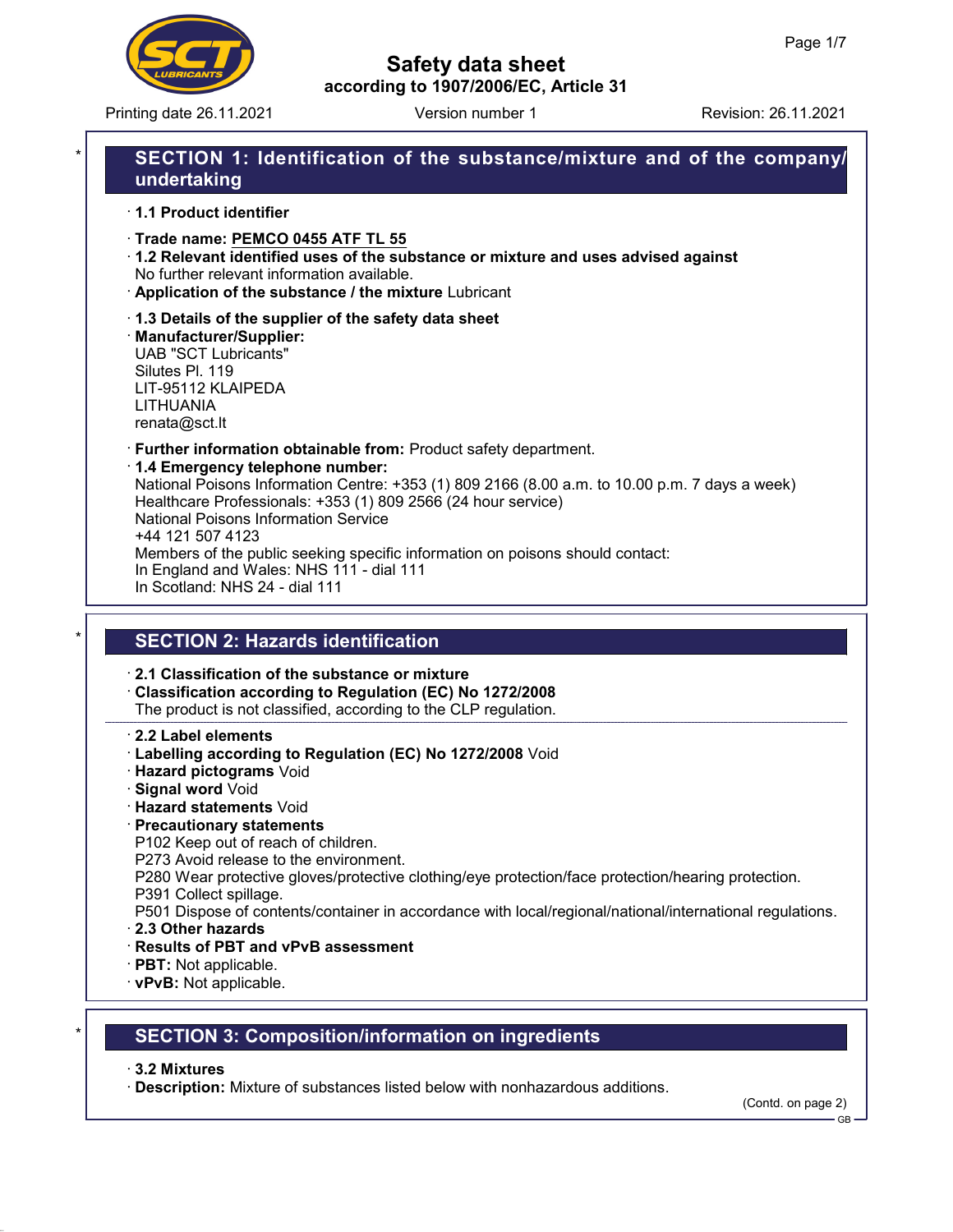

# Safety data sheet according to 1907/2006/EC, Article 31

Printing date 26.11.2021 Version number 1 Revision: 26.11.2021

### Trade name: PEMCO 0455 ATF TL 55

(Contd. of page 1)

|  |  |  | · Dangerous components: Void |  |
|--|--|--|------------------------------|--|
|--|--|--|------------------------------|--|

| · Not dangerous substances                                                                |                                                                                                                |               |  |
|-------------------------------------------------------------------------------------------|----------------------------------------------------------------------------------------------------------------|---------------|--|
| CAS: 72623-87-1<br>EINECS: 276-738-4                                                      | Lubricating oils (petroleum), C20-50, hydrotreated neutral oil-based<br>(Nota L, -R45, <3% dimethyl sulfoxide) | 95.0%         |  |
| CAS: 36878-20-3                                                                           | bis(nonilfenil) aminas C30H47N                                                                                 | $0.1 - 0.6\%$ |  |
| EINECS: 253-249-4                                                                         | Aquatic Chronic 4, H413                                                                                        |               |  |
| CAS: 125643-61-0                                                                          | A mixture of isomers of: C7-9-alkyl-3-(3,5-di-trans-butyl-4-                                                   | $0.1 - 0.6\%$ |  |
| ELINCS: 406-040-9                                                                         | hydroxyphenyl) propionate                                                                                      |               |  |
|                                                                                           | Aquatic Chronic 4, H413                                                                                        |               |  |
| CAS: 398141-87-2                                                                          | thiophene, tetrahydro-, 1,1-dioxide, 3-(C9-11-isoalkyloxy) derivs., C10-                                       | $< 0.1\%$     |  |
|                                                                                           | rich                                                                                                           |               |  |
|                                                                                           | Aquatic Chronic 2, H411                                                                                        |               |  |
| ELINCS: 424-820-7                                                                         | Alkyl phosphites                                                                                               | $< 0.1\%$     |  |
|                                                                                           | Skin Corr. 1C, H314; Aquatic Acute 1, H400; Aquatic Chronic 1, H410;<br>Acute Tox. 4, H312                     |               |  |
| Additional information: For the wording of the listed hazard phrases refer to section 16. |                                                                                                                |               |  |

## **SECTION 4: First aid measures**

- · 4.1 Description of first aid measures
- · General information: No special measures required.
- · After inhalation: Supply fresh air; consult doctor in case of complaints.
- · After skin contact: Generally the product does not irritate the skin.
- · After eye contact: Rinse opened eye for several minutes under running water.
- · After swallowing: If symptoms persist consult doctor.
- · 4.2 Most important symptoms and effects, both acute and delayed No further relevant information available.
- · 4.3 Indication of any immediate medical attention and special treatment needed No further relevant information available.

## SECTION 5: Firefighting measures

- · 5.1 Extinguishing media
- · Suitable extinguishing agents:
- CO2. Do not use water.

Use fire extinguishing methods suitable to surrounding conditions.

Foam

Fire-extinguishing powder

Sand

53.2.2

- · For safety reasons unsuitable extinguishing agents: Water
- · 5.2 Special hazards arising from the substance or mixture No further relevant information available.
- · 5.3 Advice for firefighters
- · Protective equipment: No special measures required.
- · Additional information

Dispose of fire debris and contaminated fire fighting water in accordance with official regulations.

(Contd. on page 3)

GB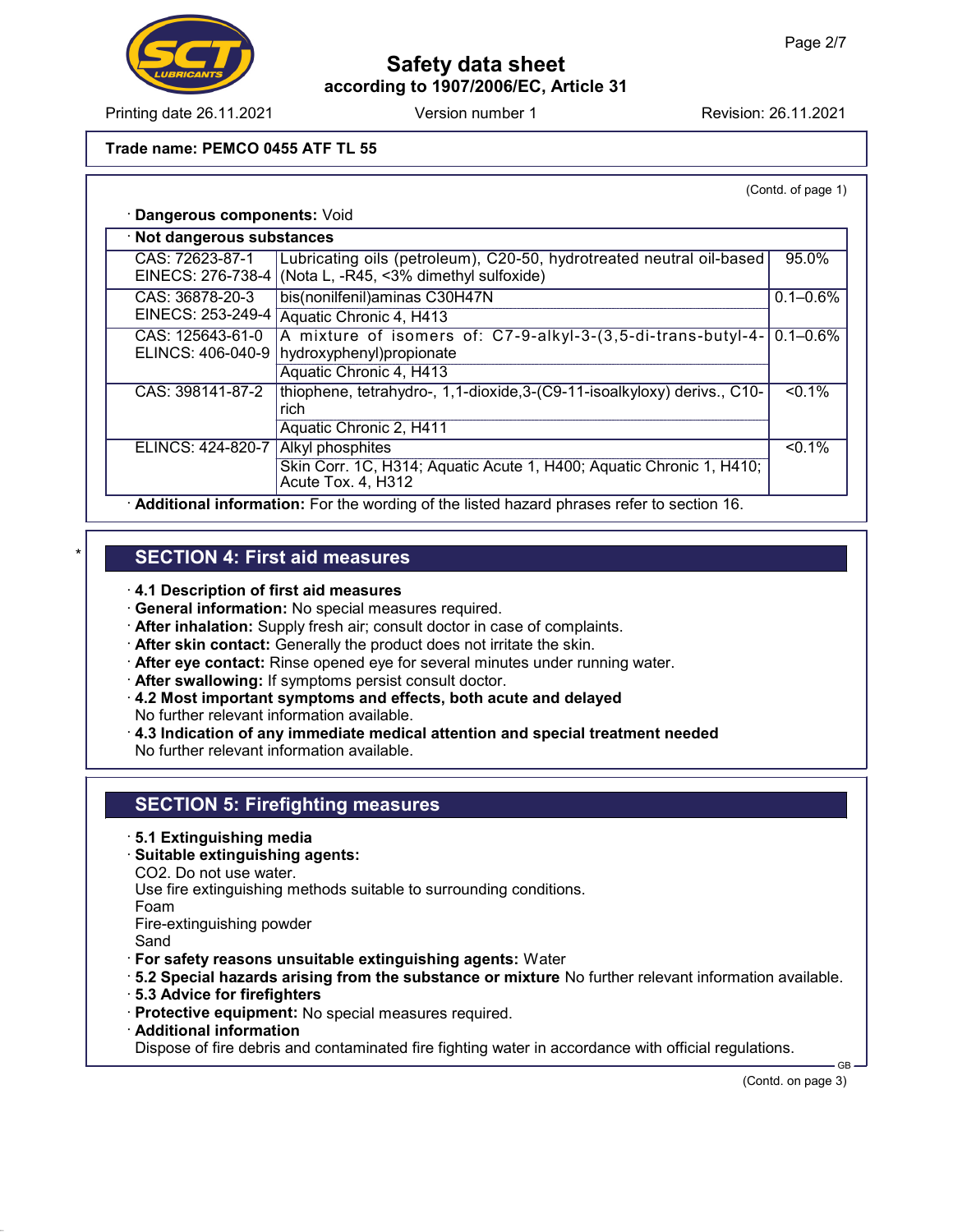Printing date 26.11.2021 Revision: 26.11.2021 Version number 1

# Safety data sheet according to 1907/2006/EC, Article 31

#### Trade name: PEMCO 0455 ATF TL 55

(Contd. of page 2)

## **SECTION 6: Accidental release measures**

- · 6.1 Personal precautions, protective equipment and emergency procedures Ensure adequate ventilation Particular danger of slipping on leaked/spilled product. Wear protective clothing. · 6.2 Environmental precautions:
- Do not allow product to reach sewage system or any water course. Inform respective authorities in case of seepage into water course or sewage system. Do not allow to enter sewers/ surface or ground water.
- · 6.3 Methods and material for containment and cleaning up: Absorb with liquid-binding material (sand, diatomite, acid binders, universal binders, sawdust). Dispose contaminated material as waste according to item 13.
- · 6.4 Reference to other sections See Section 7 for information on safe handling. See Section 8 for information on personal protection equipment. See Section 13 for disposal information.

## SECTION 7: Handling and storage

· 7.1 Precautions for safe handling No special measures required.

- · Information about fire and explosion protection: No special measures required.
- · 7.2 Conditions for safe storage, including any incompatibilities
- · Storage:

· Requirements to be met by storerooms and receptacles: No special requirements.

- · Information about storage in one common storage facility: Not required.
- · Further information about storage conditions: None.
- · 7.3 Specific end use(s) No further relevant information available.

### **SECTION 8: Exposure controls/personal protection**

- · 8.1 Control parameters
- · Additional information about design of technical facilities: No further data; see item 7.
- · Ingredients with limit values that require monitoring at the workplace:
- The product does not contain any relevant quantities of materials with critical values that have to be monitored at the workplace.
- · Additional information: The lists valid during the making were used as basis.
- · 8.2 Exposure controls
- · Personal protective equipment:
- · General protective and hygienic measures:
- The usual precautionary measures are to be adhered to when handling chemicals.
- · Respiratory protection: Not required.
- · Protection of hands:



53.2.2

Protective gloves

(Contd. on page 4)

GB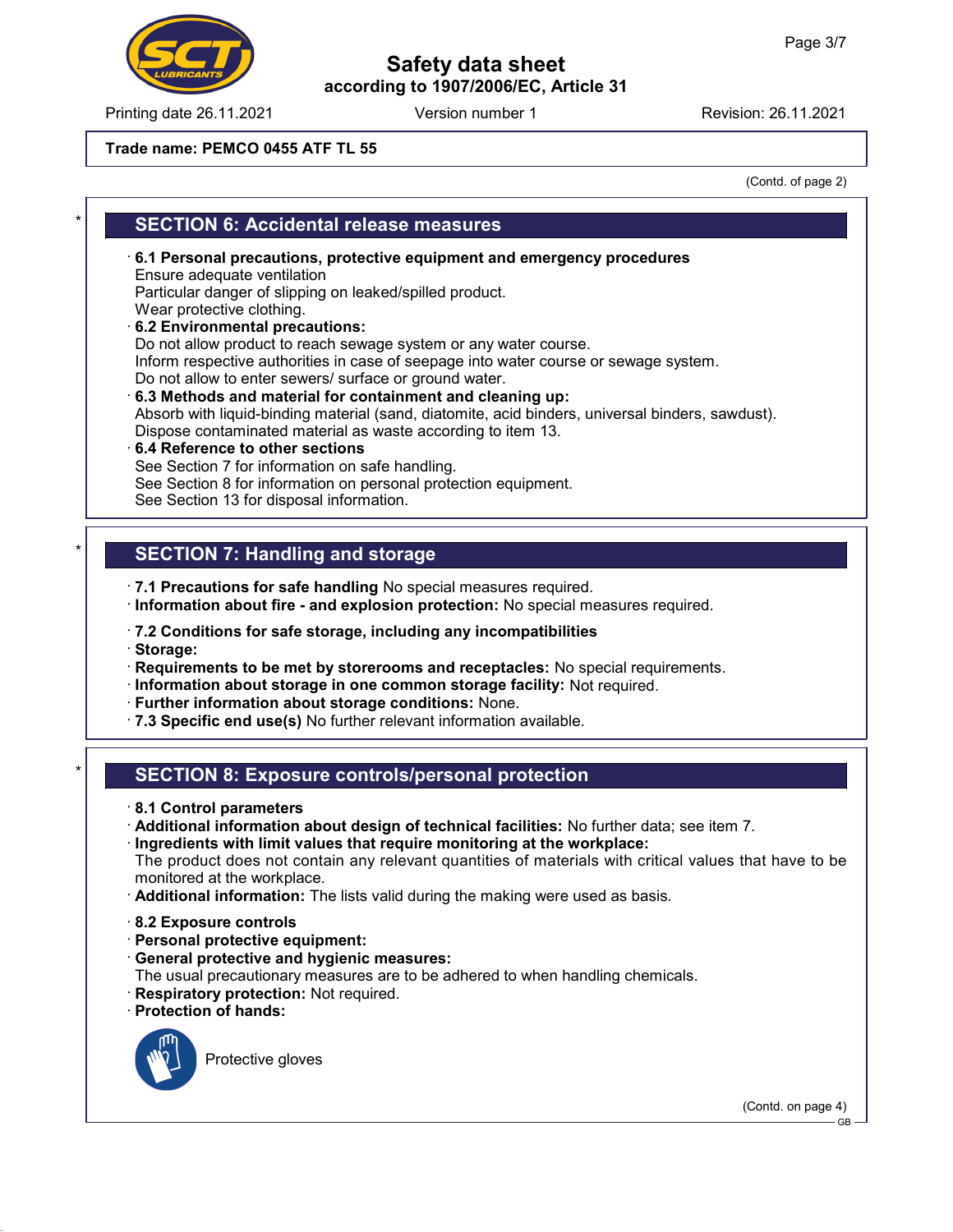

Printing date 26.11.2021 **Revision: 26.11.2021** Version number 1

# Safety data sheet according to 1907/2006/EC, Article 31

### Trade name: PEMCO 0455 ATF TL 55

(Contd. of page 3)

The glove material has to be impermeable and resistant to the product/ the substance/ the preparation. Due to missing tests no recommendation to the glove material can be given for the product/ the preparation/ the chemical mixture.

Selection of the glove material on consideration of the penetration times, rates of diffusion and the degradation

### **Material of gloves**

53.2.2

The selection of the suitable gloves does not only depend on the material, but also on further marks of quality and varies from manufacturer to manufacturer. As the product is a preparation of several substances, the resistance of the glove material can not be calculated in advance and has therefore to be checked prior to the application.

### · Penetration time of glove material

The exact break through time has to be found out by the manufacturer of the protective gloves and has to be observed.

· Eye protection: Goggles recommended during refilling

# **SECTION 9: Physical and chemical properties**

| 9.1 Information on basic physical and chemical properties |                                               |
|-----------------------------------------------------------|-----------------------------------------------|
| <b>General Information</b>                                |                                               |
| · Appearance:<br>Form:                                    | Liquid                                        |
| Colour:                                                   | Yellow-brown                                  |
| Odour:                                                    | Specific type                                 |
| <b>Odour threshold:</b>                                   | Not determined.                               |
| · pH-value:                                               | Not determined.                               |
| <b>Change in condition</b>                                |                                               |
| Melting point/freezing point:                             | Undetermined.                                 |
| Initial boiling point and boiling range: >350 °C          |                                               |
| · Flash point:                                            | >200 °C                                       |
| · Flammability (solid, gas):                              | Not applicable.                               |
| <b>Decomposition temperature:</b>                         | Not determined.                               |
| · Auto-ignition temperature:                              | Product is not selfigniting.                  |
| <b>Explosive properties:</b>                              | Product does not present an explosion hazard. |
| <b>Explosion limits:</b>                                  |                                               |
| Lower:                                                    | Not determined.                               |
| Upper:                                                    | Not determined.                               |
| · Vapour pressure at 40 °C:                               | >1 <sub>hPa</sub>                             |
| <b>· Density at 20 °C:</b>                                | $0.835$ g/cm <sup>3</sup>                     |
| <b>Relative density</b>                                   | Not determined.                               |
| · Vapour density                                          | Not determined.                               |
| <b>Evaporation rate</b>                                   | Not determined.                               |
| · Solubility in / Miscibility with                        |                                               |
| water:                                                    | Not miscible or difficult to mix.             |
| · Partition coefficient: n-octanol/water:                 | Not determined.                               |
|                                                           | (Contd. on page 5)<br>— GR –                  |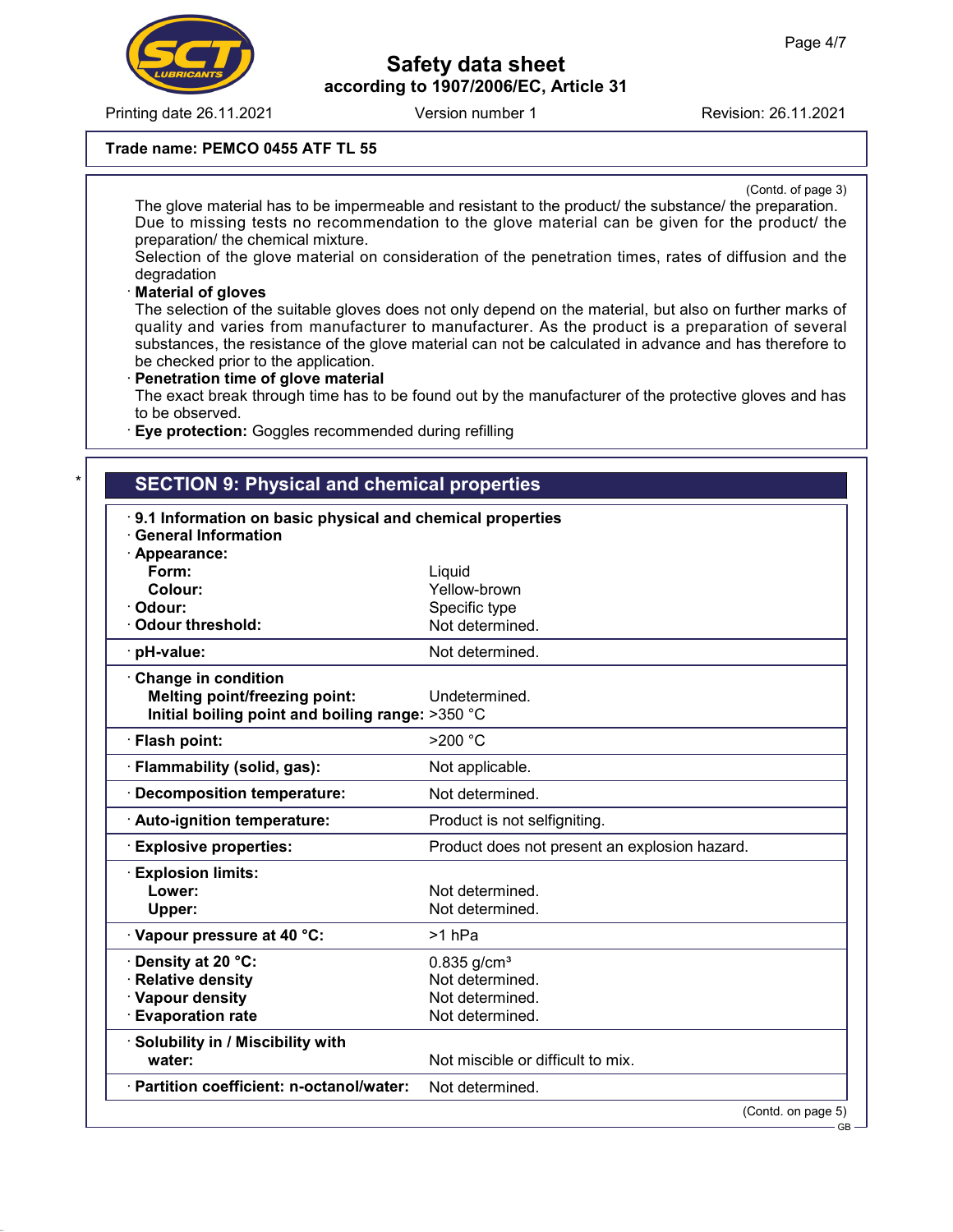

## Safety data sheet according to 1907/2006/EC, Article 31

Printing date 26.11.2021 **Revision: 26.11.2021** Version number 1 Revision: 26.11.2021

#### Trade name: PEMCO 0455 ATF TL 55

|                                                 |                                             | (Contd. of page 4) |
|-------------------------------------------------|---------------------------------------------|--------------------|
| · Viscosity:<br>Dynamic:<br>Kinematic at 40 °C: | Not determined.<br>$>25$ mm <sup>2</sup> /s |                    |
| · Solvent content:<br>VOC (EC)                  | 0.00%                                       |                    |
| 9.2 Other information                           | No further relevant information available.  |                    |

## SECTION 10: Stability and reactivity

- · 10.1 Reactivity No further relevant information available.
- · 10.2 Chemical stability
- · Thermal decomposition / conditions to be avoided:
- No decomposition if used according to specifications.
- · 10.3 Possibility of hazardous reactions No dangerous reactions known.
- · 10.4 Conditions to avoid No further relevant information available.
- · 10.5 Incompatible materials: No further relevant information available.
- · 10.6 Hazardous decomposition products:
- Carbon monoxide Aldehyde Poisonous gases/vapours

Carbon dioxide

## SECTION 11: Toxicological information

- · 11.1 Information on toxicological effects
- · Acute toxicity Based on available data, the classification criteria are not met.
- · Primary irritant effect:
- · Skin corrosion/irritation Based on available data, the classification criteria are not met.
- · Serious eye damage/irritation Based on available data, the classification criteria are not met.
- · Respiratory or skin sensitisation Based on available data, the classification criteria are not met.
- · Additional toxicological information:
- · CMR effects (carcinogenity, mutagenicity and toxicity for reproduction)
- · Germ cell mutagenicity Based on available data, the classification criteria are not met.
- · Carcinogenicity Based on available data, the classification criteria are not met.
- · Reproductive toxicity Based on available data, the classification criteria are not met.
- · STOT-single exposure Based on available data, the classification criteria are not met.
- · STOT-repeated exposure Based on available data, the classification criteria are not met.
- · Aspiration hazard Based on available data, the classification criteria are not met.

## **SECTION 12: Ecological information**

· 12.1 Toxicity

53.2.2

- · Aquatic toxicity: No further relevant information available.
- · 12.2 Persistence and degradability No further relevant information available.
- · 12.3 Bioaccumulative potential No further relevant information available.
- · 12.4 Mobility in soil No further relevant information available.

(Contd. on page 6)

GB-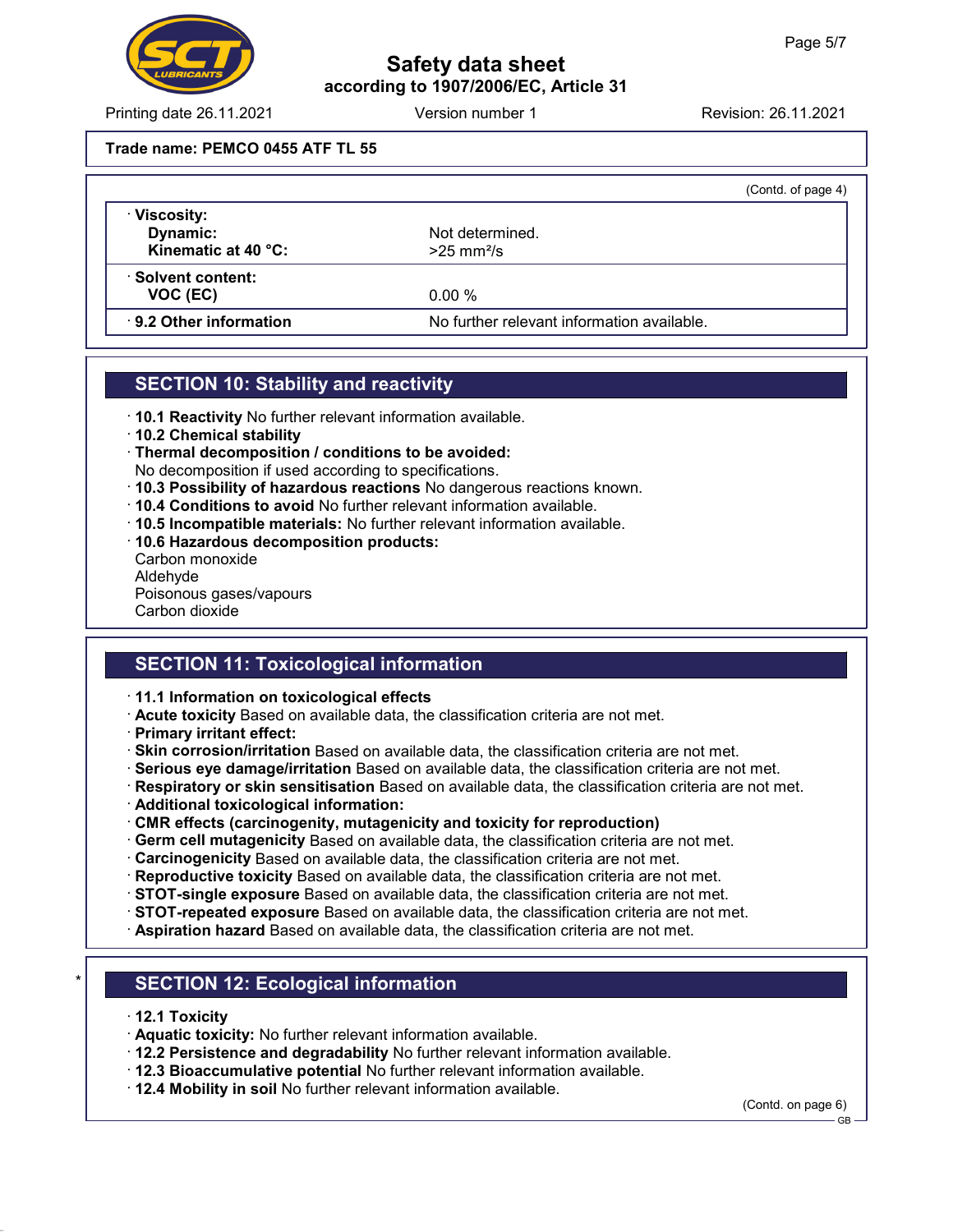# Safety data sheet according to 1907/2006/EC, Article 31

Printing date 26.11.2021 Version number 1 Revision: 26.11.2021

#### Trade name: PEMCO 0455 ATF TL 55

(Contd. of page 5)

#### · Additional ecological information:

· General notes:

Water hazard class 2 (German Regulation) (Self-assessment): hazardous for water Do not allow product to reach ground water, water course or sewage system. Danger to drinking water if even small quantities leak into the ground.

#### · 12.5 Results of PBT and vPvB assessment

· PBT: Not applicable.

- · vPvB: Not applicable.
- · 12.6 Other adverse effects No further relevant information available.

### **SECTION 13: Disposal considerations**

- · 13.1 Waste treatment methods
- · Recommendation Smaller quantities can be disposed of with household waste.
- · Uncleaned packaging:
- · Recommendation: Disposal must be made according to official regulations.

### SECTION 14: Transport information

| not regulated                                                                                        |  |
|------------------------------------------------------------------------------------------------------|--|
| not regulated                                                                                        |  |
| 14.3 Transport hazard class(es)                                                                      |  |
| not regulated                                                                                        |  |
| not regulated                                                                                        |  |
| Not applicable.                                                                                      |  |
| Not applicable.                                                                                      |  |
| 14.7 Transport in bulk according to Annex II of<br><b>Marpol and the IBC Code</b><br>Not applicable. |  |
| not regulated                                                                                        |  |
|                                                                                                      |  |

## SECTION 15: Regulatory information

- · 15.1 Safety, health and environmental regulations/legislation specific for the substance or mixture
- · Directive 2012/18/EU

53.2.2

- · Named dangerous substances ANNEX I None of the ingredients is listed.
- · 15.2 Chemical safety assessment: A Chemical Safety Assessment has not been carried out.

(Contd. on page 7)

GB